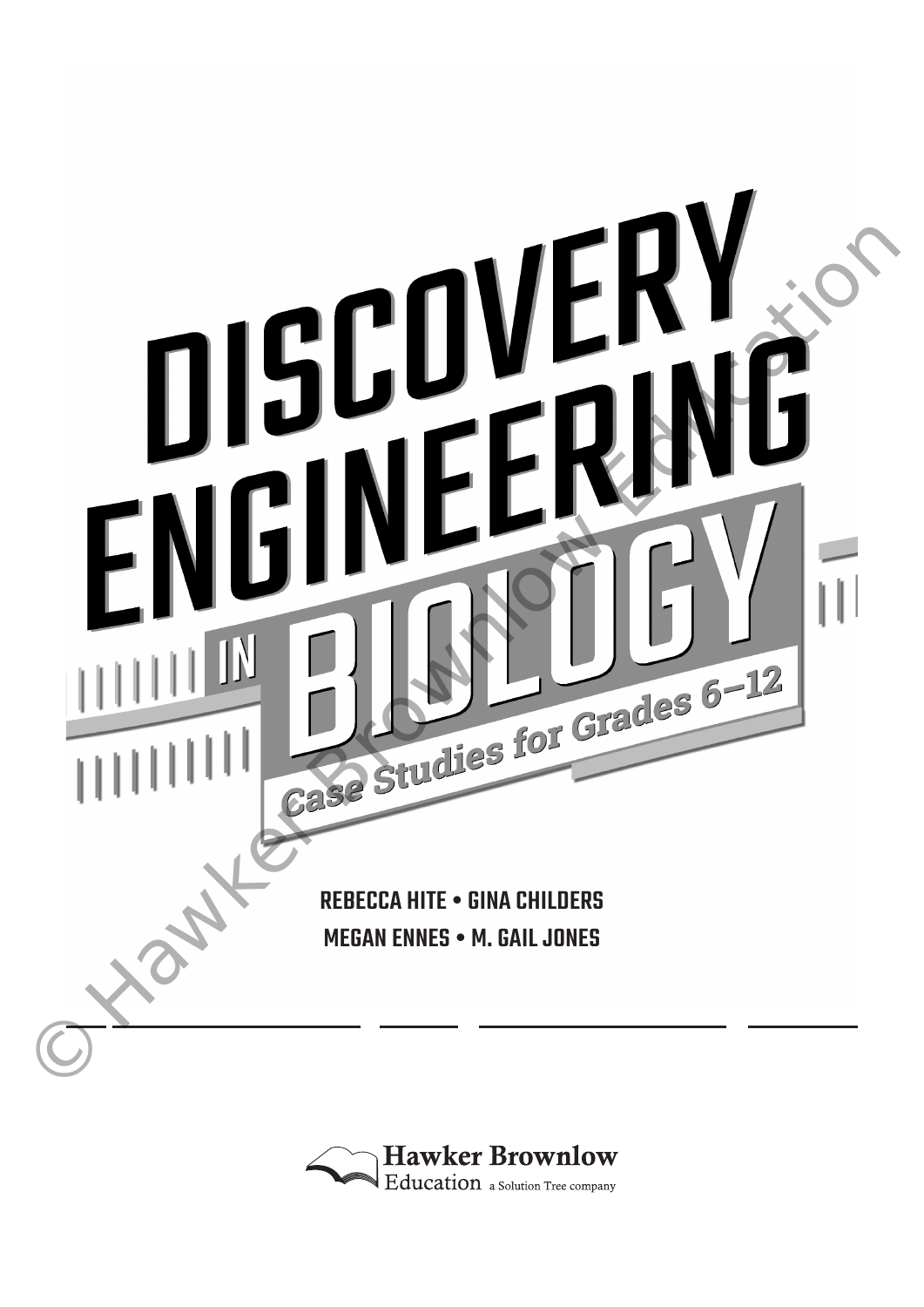# Contents

| 1                       | <b>Quit Bugging Me</b><br><b>Controlling Mosquitoes to Stem Malaria</b><br><b>Infection</b>              | 13  | $\mathbf{1}$ | <b>Power Plants</b><br><b>Algal Biofuels</b>                                              | 221 |
|-------------------------|----------------------------------------------------------------------------------------------------------|-----|--------------|-------------------------------------------------------------------------------------------|-----|
| $\mathbf{2}$            | <b>Game of Knowns</b><br>John Snow's Research Into the Cause<br>and Spread of Cholera                    | 31  | 12           | A "Sixth Sense"<br>Using Sensors for Monitoring and<br>Communication                      | 239 |
| $\overline{\mathbf{3}}$ | <b>Thalidomide</b><br><b>Hidden Tragedy and Second Chances</b>                                           | 49  | 13           | In Hot Water<br>The Discovery of Tag Polymerase                                           | 257 |
| 4                       | <b>Vindicating Venom</b><br><b>Using Biological Mechanisms to Treat</b><br><b>Diseases and Disorders</b> | 69  | 14           | <b>Cows and Milkmaids</b><br>The Discovery of Vaccines                                    | 277 |
| 5                       | <b>Forbidden Fruit</b><br>The Discovery of Dangerous Drug<br><b>Interactions</b>                         | 89  | 15.          | 2X or Not 2X<br>"Y" Should Mixed-Sex Test Subjects Be Used<br>in Medical Research?        | 299 |
| 6                       | <b>Listen to Your Heart</b><br>The Accidental Discovery of the<br>Pacemaker                              | 117 | 16           | <b>Revealing Repeats</b><br>The Accidental Discovery of DNA<br><b>Fingerprinting</b>      | 325 |
| $\overline{\mathbf{z}}$ | <b>Overexposure</b><br><b>Treating Anaphylaxis Due to Allergies</b>                                      | 135 | 17           | Mr. Antibiotic, Tear Down<br>This (Cell) Wall<br>The Prokaryotic Resistance of Penicillin | 349 |
| 8                       | <b>Crashing the Party</b><br><b>Combating Chronic Alcohol Abuse</b>                                      | 157 | 18           | <b>Hidden in Plain Sight</b><br>Darwin's Observations in the Galápagos<br><b>Islands</b>  | 373 |
| 9                       | <b>The Triumph of the Pika</b><br><b>Understanding Environmental Impacts</b><br>on Species               | 179 | 19           | <b>More Bark Than Bite</b><br>Using Bioprospecting to Find Cures for<br><b>Disease</b>    | 395 |
| 10                      | <b>Seeing the Earth Glow From</b><br><b>Space</b><br><b>Plants That Glow</b>                             | 205 | 20           | <b>Cutting It Close</b><br>Using CRISPR to Microedit the Genome                           | 415 |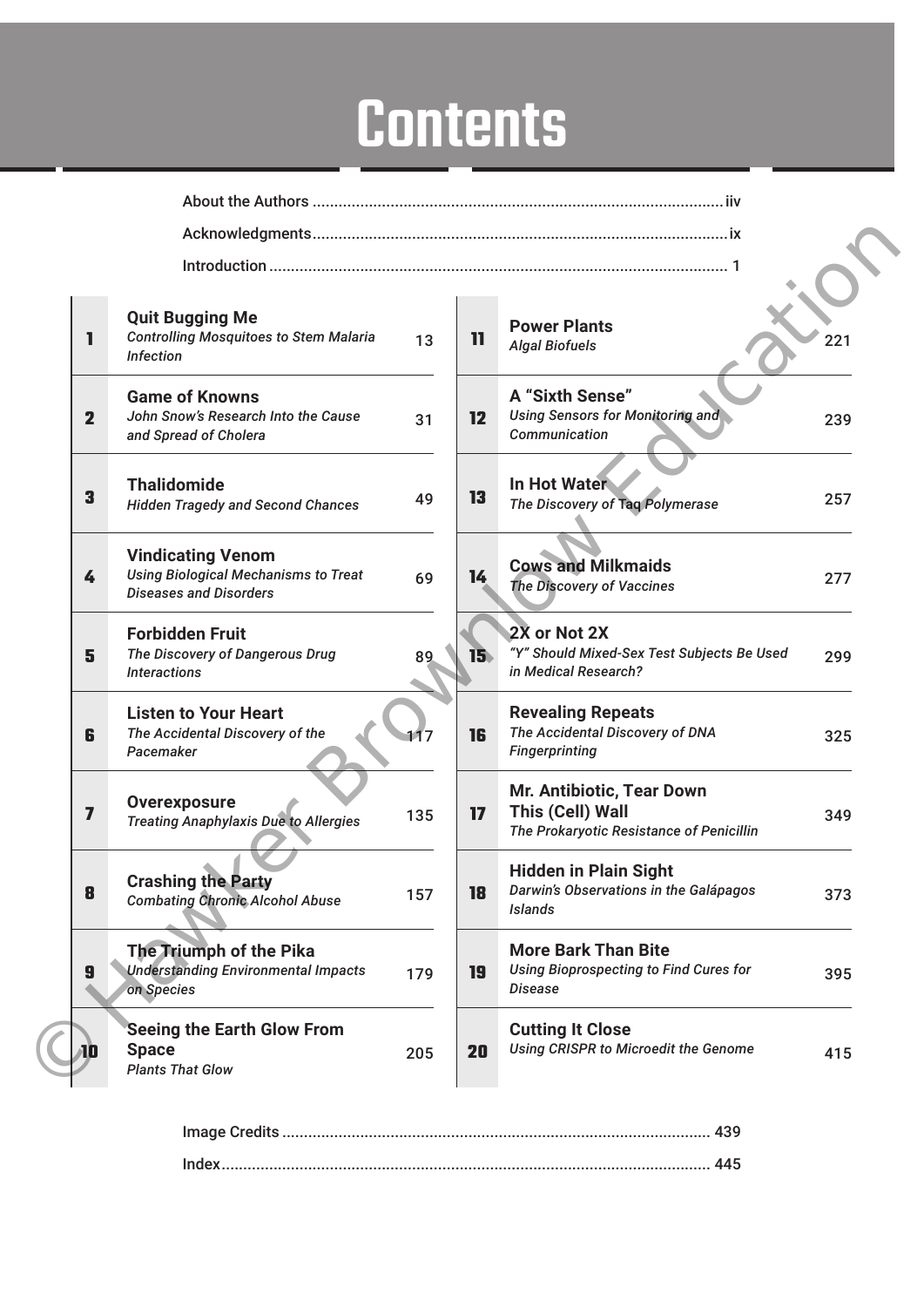# **Introduction**

A number of amazing innovations have resulted from someone making<br>a careful observation, a mistake, or even just trying an experiment to<br>see what will happen. In 1854, for example, Dr. John Show wanted to<br>know what was cau a careful observation, a mistake, or even just trying an experiment to see what will happen. In 1854, for example, Dr. John Snow wanted to know what was causing an outbreak of cholera in his home city of London. Dr. Snow had noticed that areas with filtered drinking water had fewer deaths and guessed that contaminated water had something to do with the cholera outbreak. To test his theory, he created a map showing the reported cases of the illness in the neighborhood of Soho, as well as the locations of Soho's water pumps. This allowed him to pinpoint a contaminated pump. He went on to share his findings and become "the father of epidemiology" (MPH Online Learning Modules 2015).

Dr. Snow addressed a societal need of the 1850s, namely the necessity for a means to stop cholera outbreaks. Since his work more than 150 years ago, the field of epidemiology has grown exponentially and still uses the principles of careful observation and ideation to tackle modern concerns. The case of Dr. Snow demonstrates that careful observations and discovery-based research can be sourced from or inspired by the natural world and one's own imagination, leading to new ideas and applications sourced from biology itself. The key to harnessing this potential is a careful and imaginative eye, along with a mindful process of engineering to address and solve everyday problems. This book focuses on the intersection of science and engineering through an examination of real-world discoveries that, as in the case of Dr. Snow, led to innovations and solutions to contemporary real-world problems. We call the process of developing an innovation based on an observation of phenomena or a deeper exploration of accidental findings "discovery engineering." **EXECUTE:**<br> **EXECUTE:**<br> **A** range of a mazing innovations have usedled from some<br>properties are considered as a careful observation, a misk-lay, or even just trying<br>the respectively to know what was causing an outbreak of

#### What Is Discovery Engineering?

©

Each chapter in *Discovery Engineering in Biology* begins with the examination of an observation, discovery, or phenomenon. Students review historical observations or discoveries to connect these revelations to their original context. Then, they place themselves in the role of discoverer by thinking about how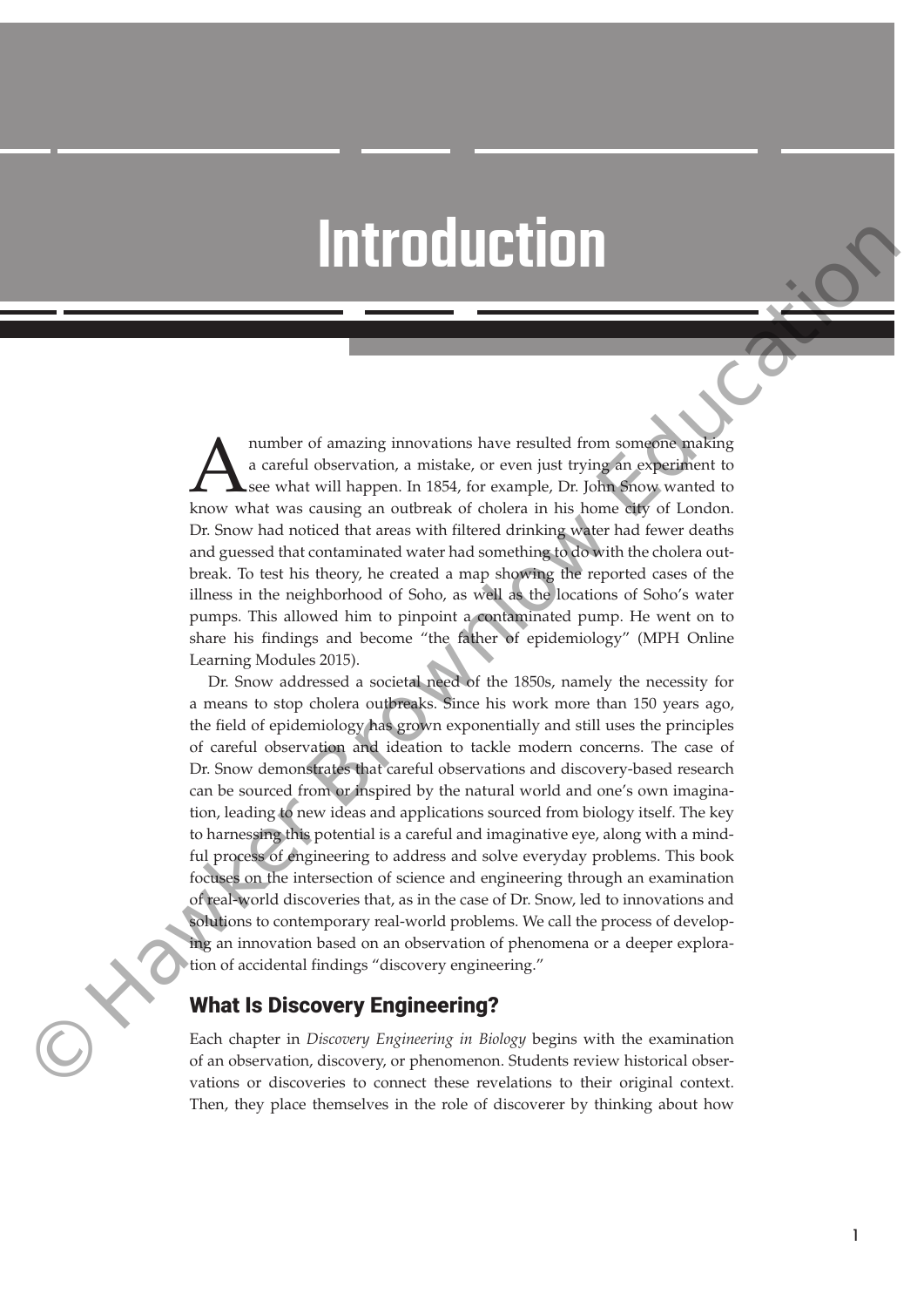innovations and insights can be used to create and design new products or applications to solve problems. Authentic details from original studies and data sets make the book's case studies realistic and interesting.

With each case study, students explore physical materials, design studies, analyze data, or create models of phenomena before considering further applications for a given discovery. Students are tasked to think creatively about science from serendipity, using research and their own personal insight to create and design new products or applications to solve problems. Throughout the process, students become increasingly knowledgeable about how scientific discoveries often unfold and how engineers apply a design process for creative applications.

The cases in this book engage the learner at multiple levels and scaffold the learning process through observations, an examination of data, and the evaluation and synthesizing of information, followed by an application of the engineering design process (EDP) to address an everyday problem.

The reason for including the EDP is to help students understand and apply fundamental science processes while also exploring new ideas for applications. At the same time, the primary documents or historical accounts in the case studies engage students in the authentic contexts of science. By combining these elements, this book addresses the call by the National Academies of Sciences, Engineering, and Medicine in "engaging all students in learning science and engineering through investigation and design … [with] instructional approaches that (1) situate phenomena in culturally and locally relevant contexts, (2) provide a platform for developing meaningful understanding of three-dimensional science and engineering knowledge, and (3) provide an opportunity for the use of evidence to make sense of the natural and engineered world beyond the classroom" (NASEM 2018, p. S-2). marxia an anomy and the set of the set of the set of the set of the set of the set of the set of the set of the set of the set of the set of the set of the set of the set of the set of the set of the set of phenomena bett

### How Is Discovery Engineering Different From Other Engineering Designs?

Engineers identify real-world problems and scan the available knowledge resources to identify those that can be deployed to generate solutions; that include areas within the science, technology, engineering, and mathematics (STEM) disciplines as well as social sciences and humanities. As part of their work, engineers use some version of the EDP as steps to find a solution to a problem, specifically utilizing aspects of designing, building, and testing. In the authentic work of engineers, this process is complex and includes concepts such as constraints, requirements, tradeoffs, optimization, prototyping, and more. However, as engineers conduct their work of addressing problems, it so happens that new applications, products, and ideas are also discovered, calling into question new ways to apply these observations and knowledge to life-science contexts.

*Discovery Engineering in Biology* starts with a unique or accidental discovery or observation, followed by the consideration of a new application or problem to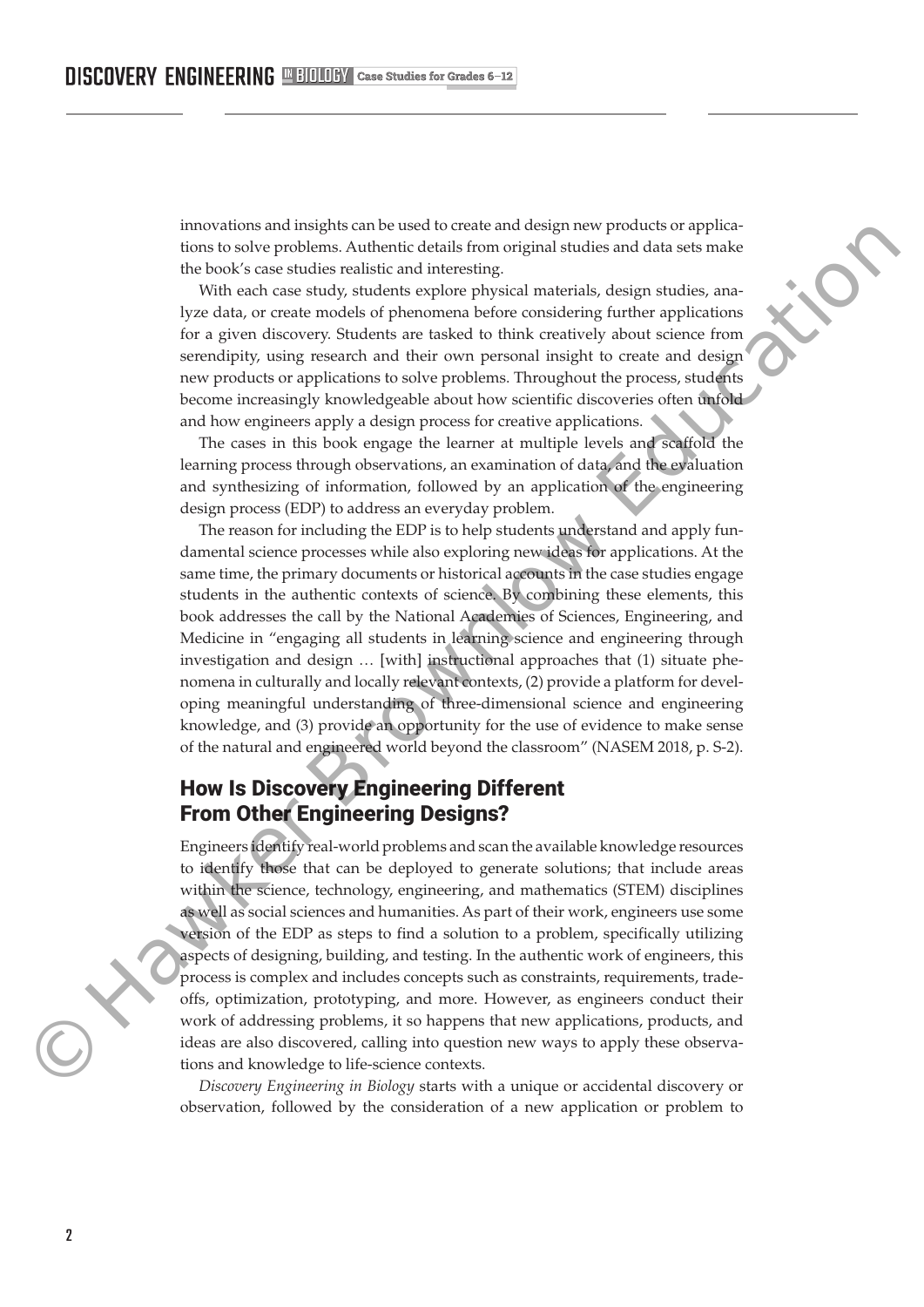be solved. As documented by the case studies within this book, this is a realistic process that leverages engineering in the often-unrelated context of biological science. The case studies show that not all discoveries or inventions are a product of controlled experiments or engineering prototypes. Some innovations simply begin with an observation, followed by creative thinking and consideration of how that process or phenomenon might be used for a new application or to solve a problem.

To scaffold the EDP, we have established a six-step formula: asking questions; brainstorming and imagining; creating a plan; designing; testing and evaluating; and improving and revising. It is important to note that this book is not intended to replicate the work of engineers. Instead, its purpose is to provide students with an introduction to engineering design principles anchored to concepts within biological science. This book shows students that their everyday observations of the natural world can provide unique insight into the challenges facing modern society. Furthermore, *Discovery Engineering in Biology* seeks to empower students to leverage their natural curiosity in order to innovate and design new applications or create new products for tomorrow.

#### The Case Study Approach

©

At the heart of each case study is a true story, one that describes how someone made a casual observation or did a simple experiment that led to new insight or a discovery. Case studies are designed to get students actively engaged in the process of problem solving and applying ideas to design new products and processes. The narrative of the case supplies authentic details that help place the student in the role of the inventor and provides scaffolds for critical thinking and deep reflection. A case is more than a paragraph to read or a story to analyze; rather, it is a way of framing problems, synthesizing information, and thinking creatively about new applications and solutions.

According to the National Center for Case Study Teaching in Science, the use of cases as an instructional strategy has had a long history of success in schools of business, law, and medicine. For example, cases are effectively integrated into health care–related education programs to increase student understanding of the profession, especially for situation-dependent knowledge needed in clinical settings (Dowd and Davidhizar 1999). Cases are also an appropriate instructional strategy for the secondary science classroom as they can be used to develop students' critical thinking skills, teach science process skills, help students think about the nature of science, and more (Gallucci 2006). Research specifically credits using real-world scenarios in fostering relatable and purpose-driven contexts that can yield improvement in student attitudes and academic achievement, specifically in the areas of mathematics and science (Akınoğlu and Tandoğan 2007). Cases are an instructional method that can engender the development of science reasoning skills during nonlaboratory classroom time. Cases guide students to think expertly about problems. They also provide teachers He solved. As concerned to the same supplies that the solven is not as a result of the same such states the concerned by the same such as the same such states the concerned of the solvent of the solvent of the solvent of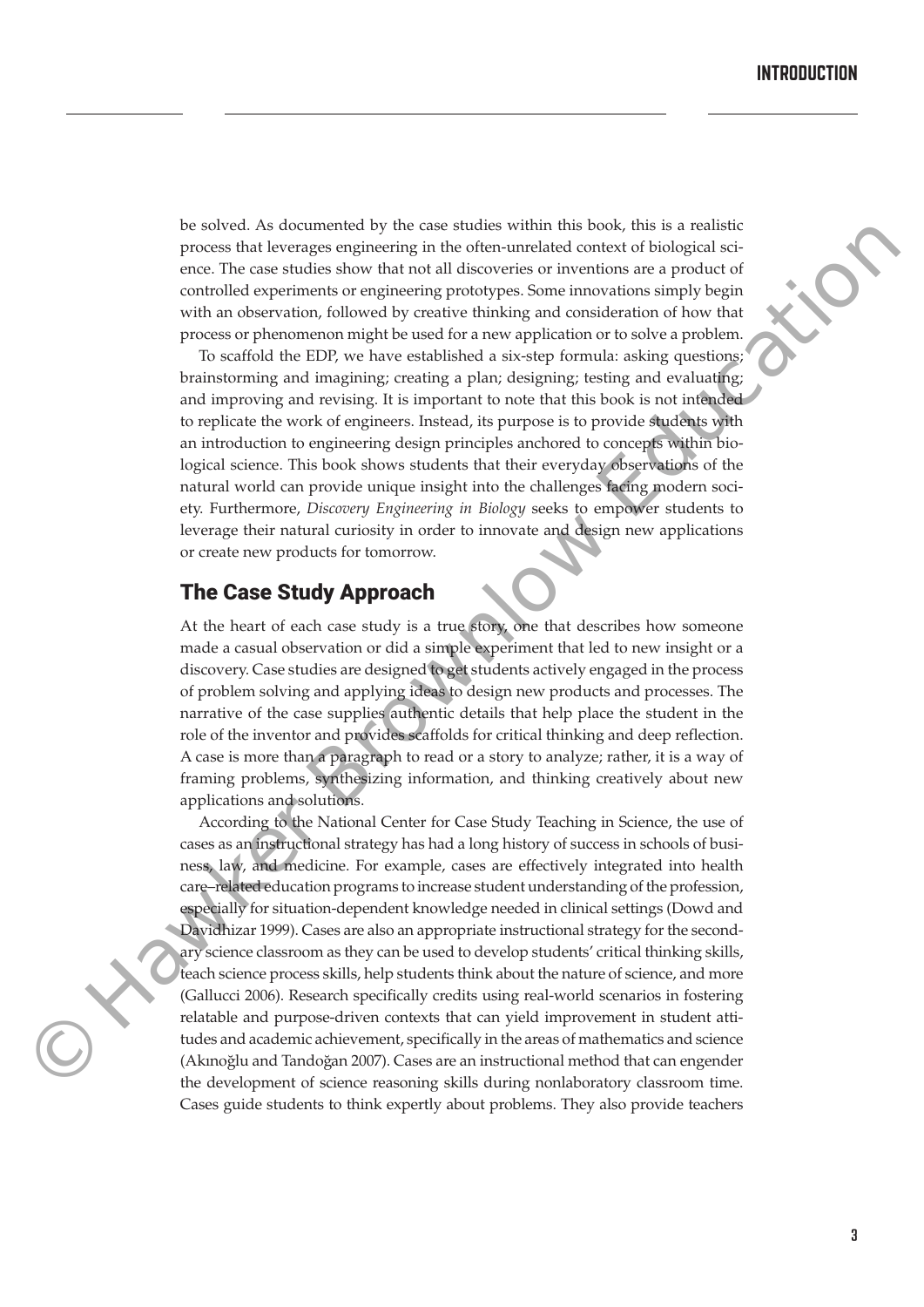with the opportunity to coach students to use metacognitive strategies in order to monitor and take control of their own learning. This process reduces rote learning and promotes active engagement. What's more, case studies often enhance student interest by making the topic more relevant to real-life activities.

The case studies provided in this book are designed to supplement instruction by motivating students to apply what they have learned to new contexts and applications. Cases are especially effective for discussing complex scenarios in which there is no single solution to a problem; they are best integrated into the curriculum when learners can benefit from applying their ideas to a real-world situation.

Teaching with case studies provides students with a vicarious experience and casts them in roles that require taking a different perspective, thinking differently about science, and taking ownership over a decision. Each case activity highlights a career in or related to STEM so students can envision themselves engaging in real STEM work. This form of instruction is valuable as it teaches students to think critically about a problem and develop possible solutions, which approximates the problem-solving environment of many professions in science, technology, engineering, and mathematics. mature reproduces the control of their control and solution the seale and provide station process reduces to be kingdom to the method of the method in this heave one station interaction. The case studies provided in this

This book is of value to middle and high school science and engineering teachers as each case includes multiple components that teachers can tailor to specific classroom environments. Case studies may be used during the "engage" component of a learning cycle to elicit student interest and provide formative evaluation information about students' preconceptions. A case can also become part of the "extend and apply" component of a lesson. When used at the end of the lesson, the cases may help teachers judge whether their students understand the science of the case sufficiently enough to apply their knowledge to new contexts.

Case studies contextualize student learning and prompt students to use their knowledge to problem-solve in a "real" situation, consider a topic from a new and different perspective, and reflect deeply about their learning. With these texts, students are encouraged to increase their understanding of STEM and improve their critical reasoning skills.

#### Science, Engineering, and the *Next Generation Science Standards*

The *Next Generation Science Standards* (*NGSS*) challenge science teachers to facilitate learning experiences for students that emulate the practices of scientists and engineers (NGSS Lead States 2013). *A Framework for K–12 Science Education* (NRC 2012; the *Framework*), which established the *NGSS,* recommends that K–12 science education include these dimensions: science and engineering practices (SEPs); crosscutting concepts; and disciplinary core ideas (NRC 2012, p. 2). Engineering stresses that technologies are driven by human effort and influenced by societal needs and values. One of the goals identified in the *NGSS* is for students to understand that "(s)cientists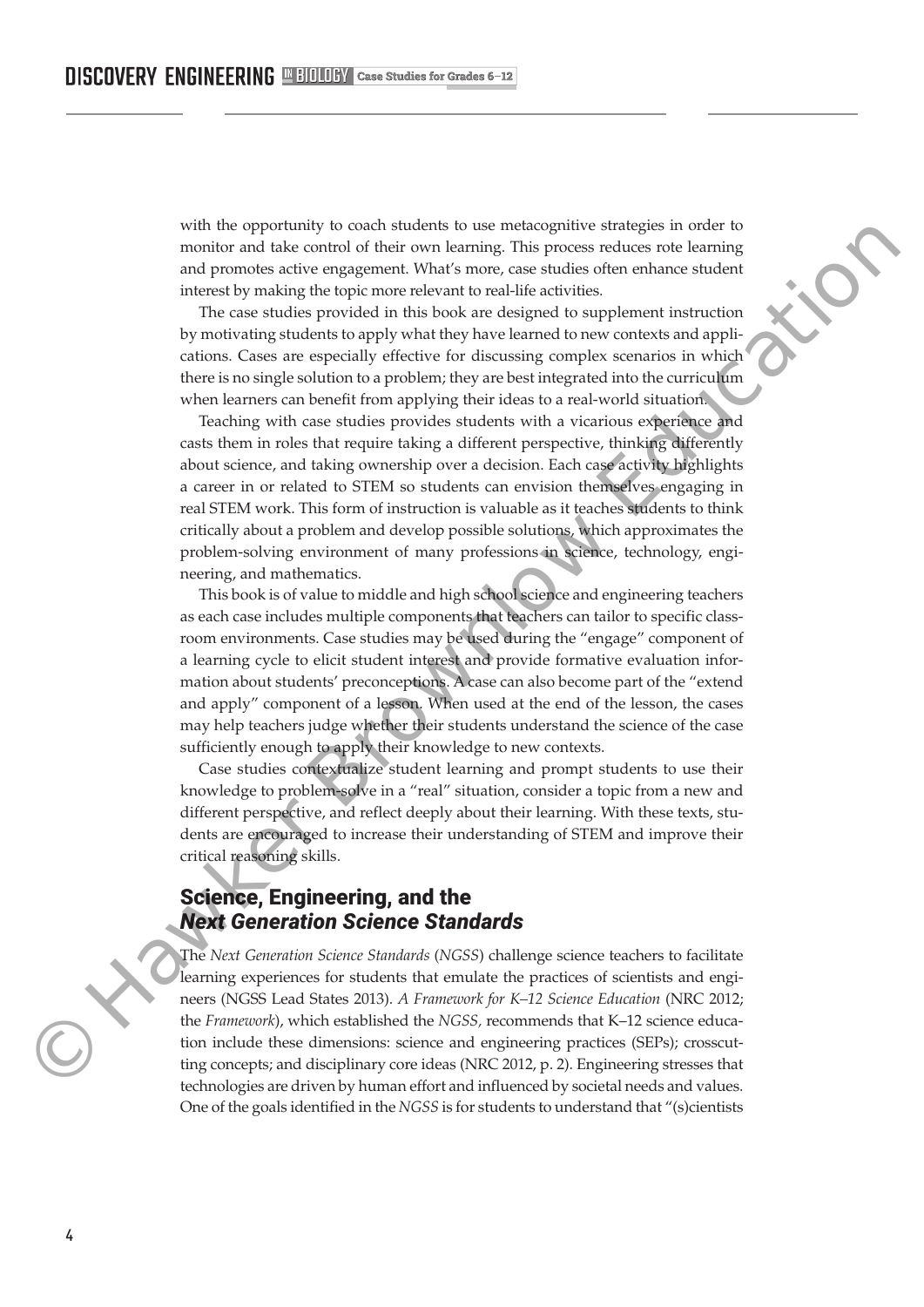and engineers are guided by habits of mind, such as intellectual honesty, tolerance of ambiguity, skepticism, and openness to new ideas" (NGSS Lead States 2013, p. 69). Hence, one of the central goals of the *NGSS* is to better situate inquiry in the kinds of work (social, cognitive, and physical) that are authentic to both science and engineering. The *NGSS* recommend that K–12 science instruction should:

- 1. Have broad importance across multiple sciences or engineering disciplines or be a key organizing principle of a single discipline.
- 2. Provide a key tool for solving problems and understanding or investigating more complex ideas.
- 3. Relate to the interests and life experiences of students or be connected to societal or personal concerns that require scientific or technological knowledge.
- 4. Be teachable and learnable over multiple grades at increasing levels of depth and sophistication. That is, the idea can be made accessible to younger students but is broad enough to sustain continued investigation over years (NGSS Lead States 2013, p. xvi).

According to the *Framework*, engineering and technology are featured alongside the life sciences (physical and Earth and space science) for two important reasons: to aid students in understanding the human-built world and to emphasize the value of integrating science, engineering, and technology within K–12 science curriculum and instruction (NRC 2012, p. 8). SEPs bind science, engineering, and technology together, and they include the following: asking questions and defining problems; developing and using models; planning and carrying out investigations; analyzing and interpreting data; using mathematics and computational thinking; constructing explanations and designing solutions; engaging in argument from evidence; and obtaining, evaluating, and communicating information. Through the incorporation of these SEPs, students should not only demonstrate knowledge of science concepts but also apply these understandings using scientific inquiry and the practices of engineering design (NGSS Lead States 2013, Appendix F). an eigenstare growth and start and the start and the start and the start and the start and the start and the start and the start and the start and the start and the start and the start and the start and the start and the

The *NGSS* specifically state that students should "learn how to engage in engineering design practices to solve problems" (NGSS Lead States 2013, p. 104). Furthermore, it states that both middle and high school students are expected to know how to define problems, develop solutions, and test and optimize their designs, such that students can be "expected to engage with major global issues at the interface of science, technology, society and the environment, and to bring to bear the kinds of analytical and strategic thinking that prior training and increased maturity make possible" (NGSS Lead States 2013, p. 128).

Although the *NGSS* do not clearly delineate how teachers are to integrate engineering into science, it makes recommendations about specific engineering prac tices for students across grade levels.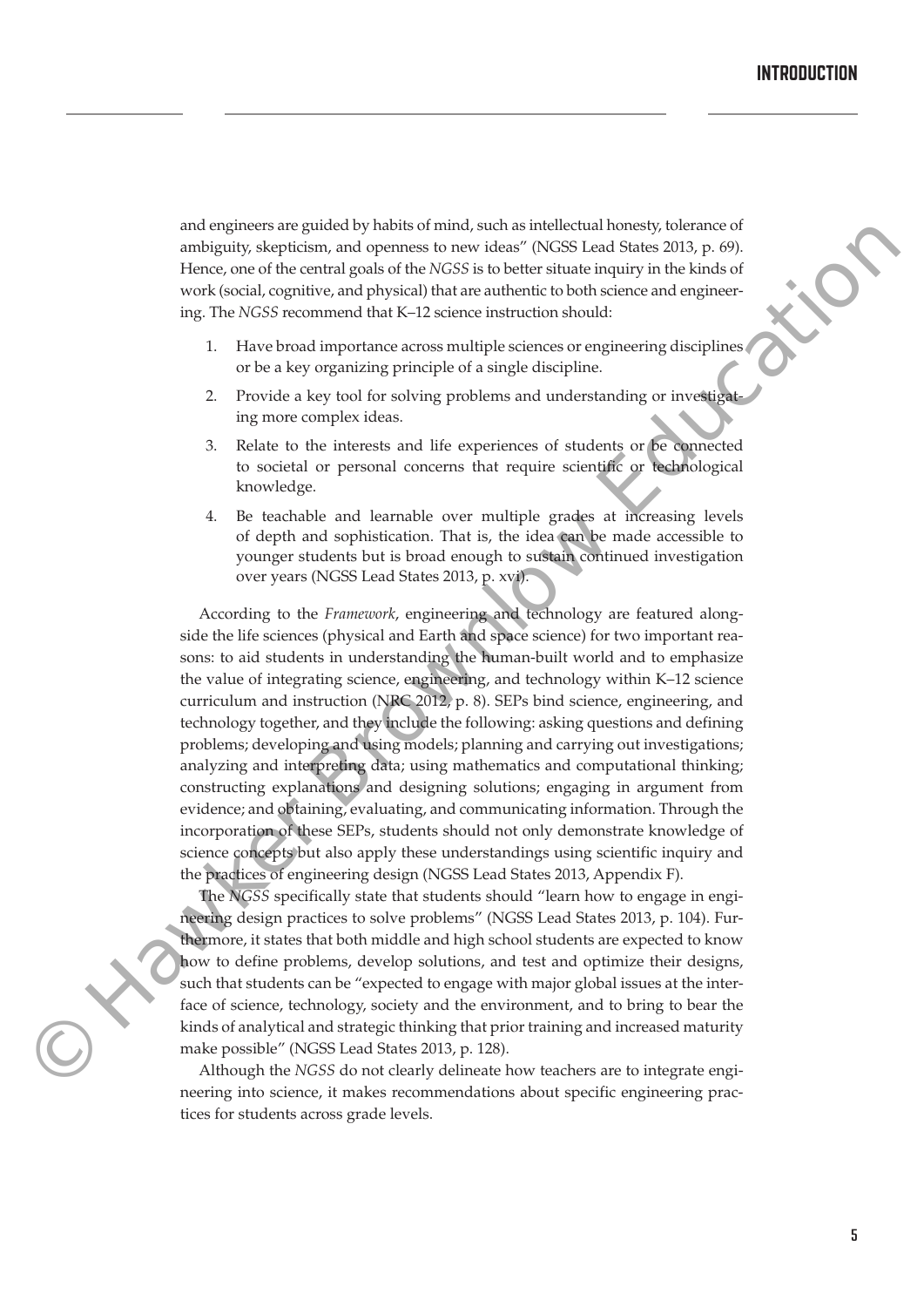#### **TABLE 1**

#### *NGSS* Recommendations for Teaching Engineering Practices

| <b>Define</b><br>Optimize<br><b>Develop Solutions</b><br>Compare solutions, test,<br>Identify situations/<br>Convey solutions<br>problems that can<br>through visual or<br>and evaluate<br>be solved through<br>physical representations<br>engineering<br>Improve a solution<br>Specify criteria and<br>Research multiple<br>based on results of tests,<br>constraints for a solution<br>possible solutions<br>to a problem<br>including failure points<br>Combine parts of<br>Attend to precision,<br>Iteratively test and<br>different solutions to<br>criteria, and constraints<br>systematically refine a<br>create new solutions<br>that may limit solutions<br>solution<br>Break a problem into<br>Attend to a range of<br>Prioritize criteria, take<br>criteria and constraints<br>smaller problems that<br>into account tradeoffs,<br>for problems of social<br>can be solved separately<br>and assess social and<br>and global significance<br>environmental impacts<br>as complex solutions are<br>tested and refined<br>Source: Adapted from NGSS Lead States 2013, pp. 105-106.<br>The recommendations for teaching engineering practices (Table 1) indicate that<br>students should progress from proposing and testing single solutions to a more<br>complex process of prioritizing and systematically assessing complex solutions to<br>problems.<br>As students explore science and engineering practices, the NGSS raise questions<br>about the classical interpretation of the scientific method. Figure 1 shows the tra-<br>ditional model of the scientific method that has historically been taught in science<br>education. The scientific method is typically represented as beginning with a ques- | <b>GRADE LEVEL</b>                 | <b>ENGINEERING PRACTICES</b> |  |  |  |  |  |
|------------------------------------------------------------------------------------------------------------------------------------------------------------------------------------------------------------------------------------------------------------------------------------------------------------------------------------------------------------------------------------------------------------------------------------------------------------------------------------------------------------------------------------------------------------------------------------------------------------------------------------------------------------------------------------------------------------------------------------------------------------------------------------------------------------------------------------------------------------------------------------------------------------------------------------------------------------------------------------------------------------------------------------------------------------------------------------------------------------------------------------------------------------------------------------------------------------------------------------------------------------------------------------------------------------------------------------------------------------------------------------------------------------------------------------------------------------------------------------------------------------------------------------------------------------------------------------------------------------------------------------------------------------------------------------------------------------------------------|------------------------------------|------------------------------|--|--|--|--|--|
|                                                                                                                                                                                                                                                                                                                                                                                                                                                                                                                                                                                                                                                                                                                                                                                                                                                                                                                                                                                                                                                                                                                                                                                                                                                                                                                                                                                                                                                                                                                                                                                                                                                                                                                              |                                    |                              |  |  |  |  |  |
|                                                                                                                                                                                                                                                                                                                                                                                                                                                                                                                                                                                                                                                                                                                                                                                                                                                                                                                                                                                                                                                                                                                                                                                                                                                                                                                                                                                                                                                                                                                                                                                                                                                                                                                              | <b>Early Elementary</b><br>$K-2$   |                              |  |  |  |  |  |
|                                                                                                                                                                                                                                                                                                                                                                                                                                                                                                                                                                                                                                                                                                                                                                                                                                                                                                                                                                                                                                                                                                                                                                                                                                                                                                                                                                                                                                                                                                                                                                                                                                                                                                                              | <b>Upper Elementary</b><br>$3 - 5$ |                              |  |  |  |  |  |
|                                                                                                                                                                                                                                                                                                                                                                                                                                                                                                                                                                                                                                                                                                                                                                                                                                                                                                                                                                                                                                                                                                                                                                                                                                                                                                                                                                                                                                                                                                                                                                                                                                                                                                                              | <b>Middle Grades</b><br>$6 - 8$    |                              |  |  |  |  |  |
|                                                                                                                                                                                                                                                                                                                                                                                                                                                                                                                                                                                                                                                                                                                                                                                                                                                                                                                                                                                                                                                                                                                                                                                                                                                                                                                                                                                                                                                                                                                                                                                                                                                                                                                              | <b>High School</b><br>$9 - 12$     |                              |  |  |  |  |  |
|                                                                                                                                                                                                                                                                                                                                                                                                                                                                                                                                                                                                                                                                                                                                                                                                                                                                                                                                                                                                                                                                                                                                                                                                                                                                                                                                                                                                                                                                                                                                                                                                                                                                                                                              |                                    |                              |  |  |  |  |  |
| tion. This is followed by an examination of what is known (research), the construc-                                                                                                                                                                                                                                                                                                                                                                                                                                                                                                                                                                                                                                                                                                                                                                                                                                                                                                                                                                                                                                                                                                                                                                                                                                                                                                                                                                                                                                                                                                                                                                                                                                          |                                    |                              |  |  |  |  |  |

In actual practice, the methods of science are much more iterative and flexible than are often represented in models of the scientific method. That means that, just as with engineering design, these methods can be nonlinear and not confined to a step-by-step process. This has resulted in a change of language, reframing the "scientific method" into "methods of science" to incorporate the iterative nature of scientific endeavor. For example, some fields and areas of science (such as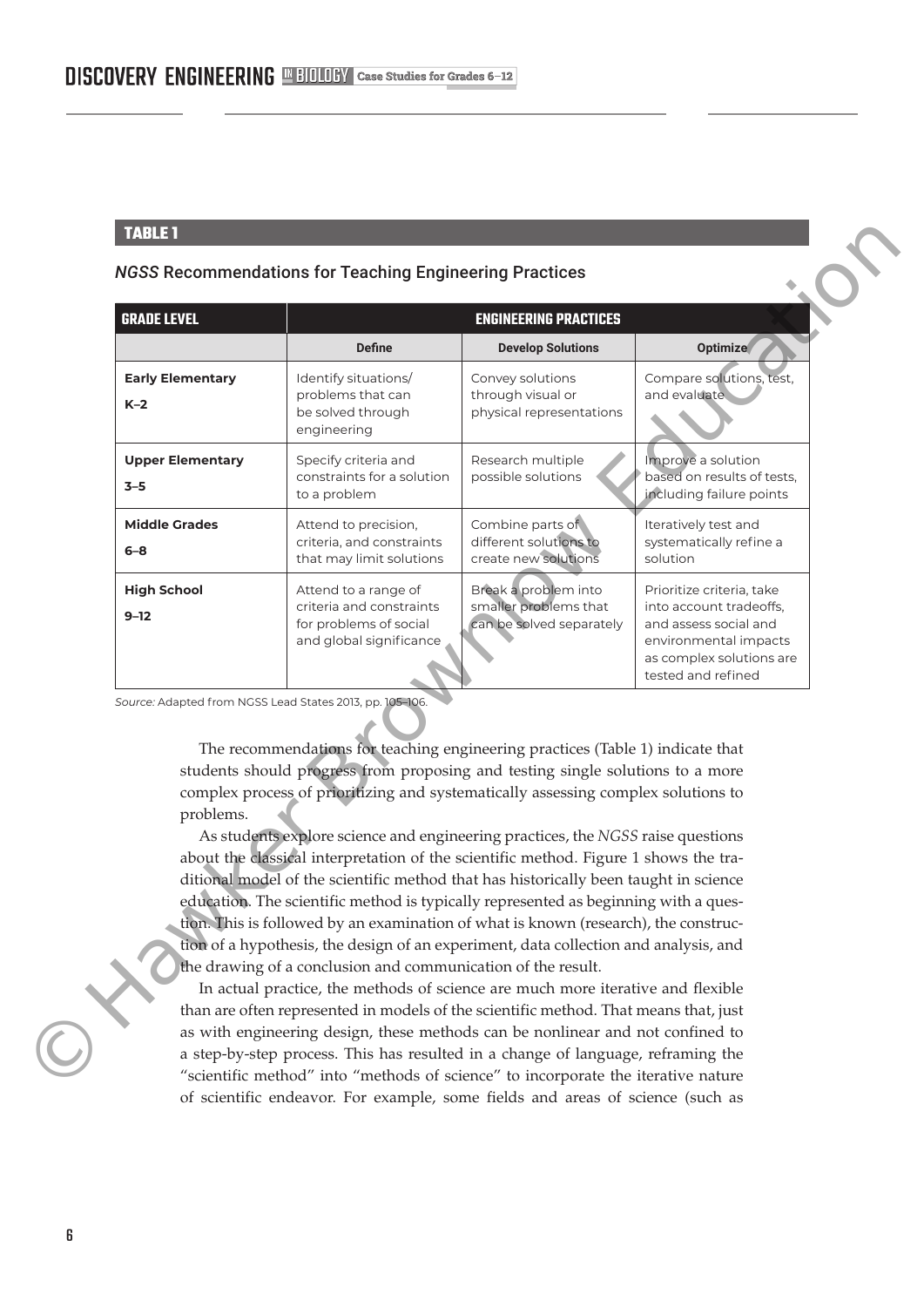geology or astrophysics) do not lend themselves to controlled experiments; rather, advancements in these fields and areas are made through observations and data analysis without the classically controlled experiment. The inclusion of engineering in this book allows students to compare these processes and consider how both science and engineering follow or bypass the methodologies typically presented within their fields.

The engineering design process may start with *identifying a problem*  in need of a solution by asking questions to define the problem*, imagining* a solution (brainstorming ideas), *planning* a solution (designing diagrams and obtaining materials), *creating* a product, process, or prototype (following the plan), *evaluating* the product (testing or analyzing it), and then *improving* the design based on evaluation results. It is a cyclic process in which each iteration leads to a more effective product. Like the scientific method, the EDP is often more fluid than many models represent.

Today, science educators recommend that teachers no longer teach the scientific method as a linear process. Instead, they advocate for the use of the integrated SEP model recom-

©



mended by the *NGSS,* focusing on teaching students problem-solving skills where science and engineering are blended (NGSS Lead States 2013). The goal is to have students focus on framing questions, developing hypotheses that can be investigated, and then engaging students in systematically analyzing and using data that can form evidence for scientific claims. Lachapelle and Cunningham (2014) suggested that due to the interdisciplinary nature of the EDP, it innately involves scientific reasoning with mathematical problem solving grounded in real-world scenarios.